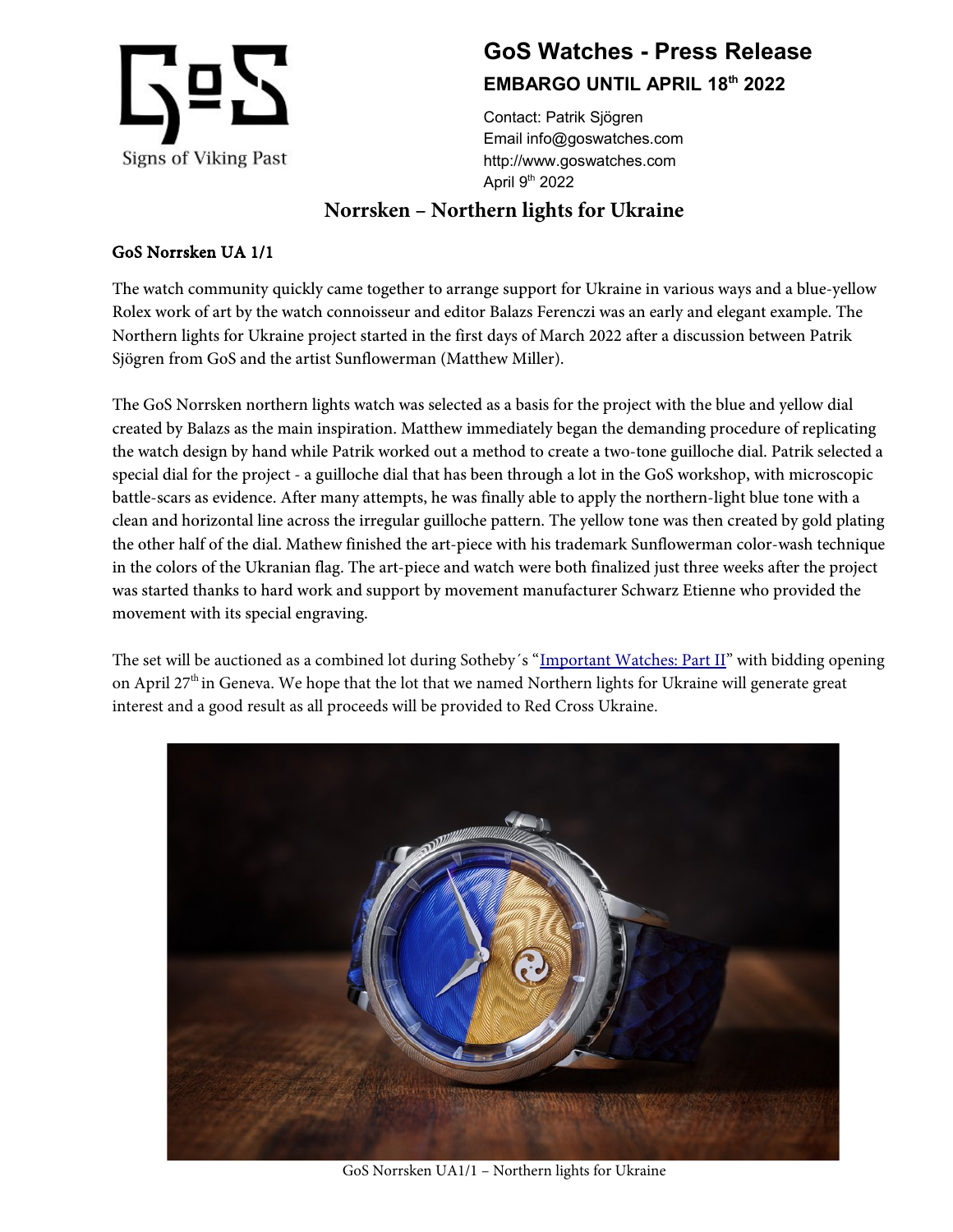

Northern lights for Ukraine – handpainted artpiece by Sunflowerman



GoS Norrsken UA1/1 – Damascus streel micro-rotor and unique engraving on ratchet wheel